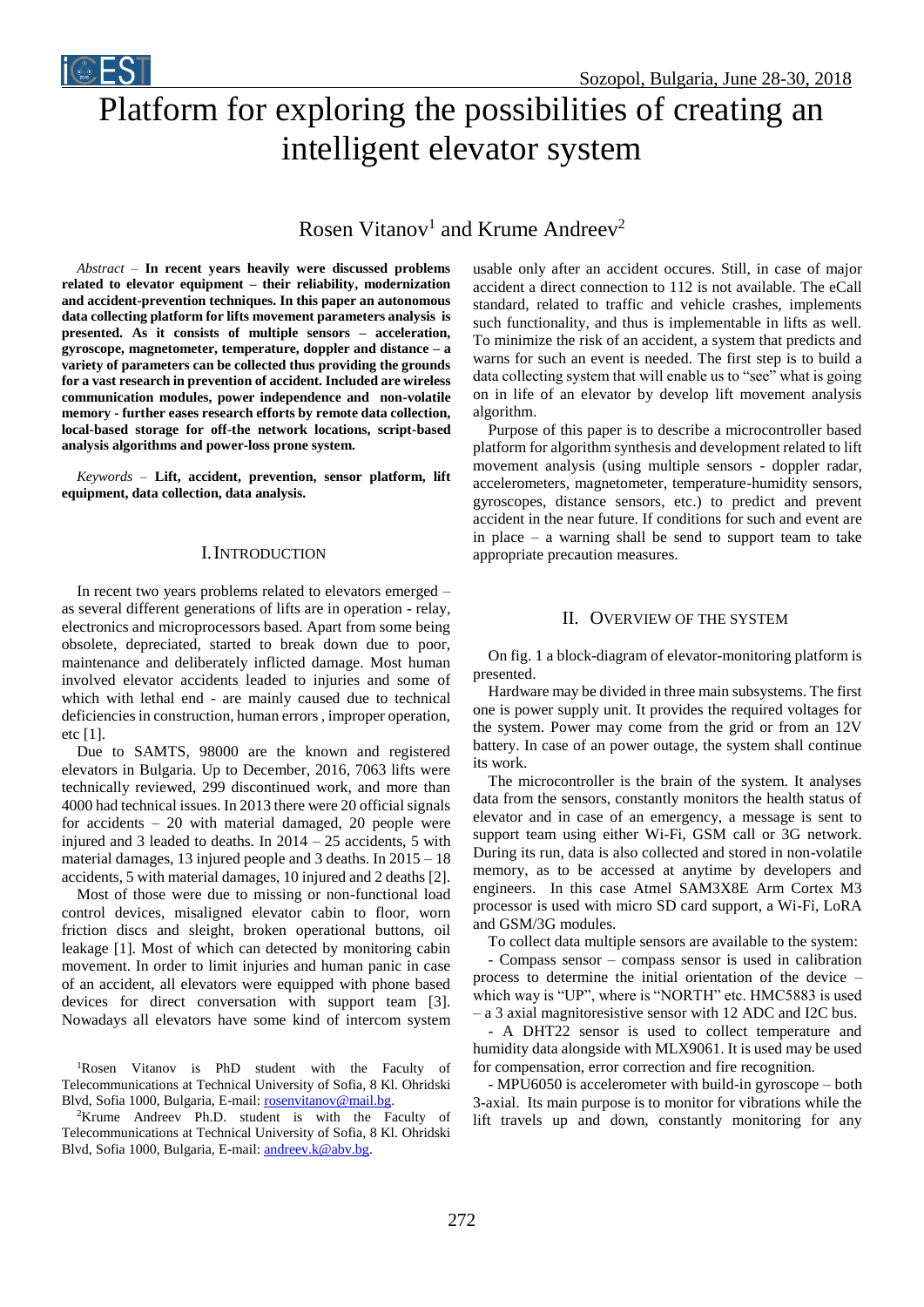



Fig. 1. Hardware block diagram

upcoming failures, thus preventing any accidents. Two of it are used – for error correction algorithms.

- Doppler sensor – a microwave radar HB100 alongside with laser distance meter and atmospheric pressure are used to detect speed, movement, direction and elevation of the lift carriage. Again data is collected from multiple sensors to allow development of failure-detection and prevention techniques.

## III. SOFTWARE ALGORITHMS

Following are examples of algorithms, implemented using presented hardware features. The first and most important step is to gather initial statistical data.

## *A. Calibrating initial data*

Elevator engineer should check for any problems. If is satisfied with lift's condition the system is initiated and enters in Initial data calibration mode. This is done for the algorithm to "exam" and "learn" what is a "normal condition" for the current elevator.

The first step is to determine the orientation of the platform itself. This is done while the cabin is stationary and there are no people inside. First "down" direction is determined by detecting Earth's acceleration. Used sensor MPU6050 is 3 axial linear accelerometer which detects 9.8 m/s2 on corresponding axis. X and Y axis, used for interpreting gyroscopic data, are determined by compass sensor. The procedure is shown on figure 2.

After phase one is completed, the system should learn the "normal" way of travel. This is done by collecting statistical data while the cabin travels from the lowest to the highest and in reverse. This procedure is repeated twice more – with stops at each floor . In this way, system also "learns" how the elevator stops – accelerations, vibrations etc.

After all initialization steps completed, system is ready to collect data. It is stored on an external micro SD card as well to be used for development of new algorithms, emergency rules, warning conditions, etc. Using Internet access it is accessible any time by support team. LoRa connectivity allows new remote sensors to be attached to the system and collect data from them too.



Fig. 2. Software diagram for initial data calibration

#### *B. First floor recognition algorithm*

One of the algorithms that may be accomplished with such system, that is vital for the proper functioning" is recognition of first floor. This is shown on figure 3. Using data from pressure sensors it is quite easy to determine where the cabin is located. An algorithm is shown on figure 3. To accurately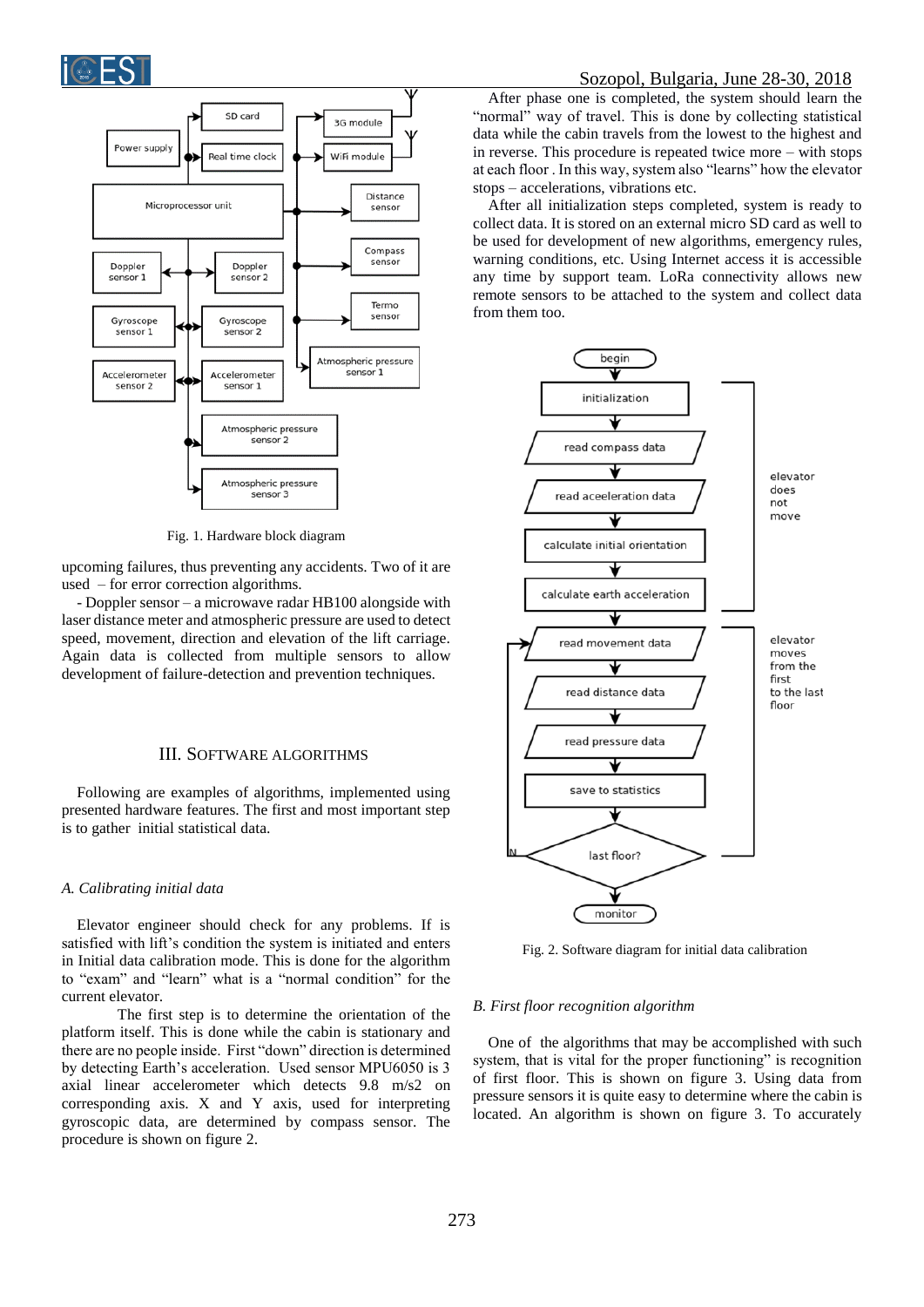

detect the first floor, no movement should be registered. This is



Fig. 3. Software diagram for detecting first floor

done by using doppler sensor.

If no movement is detected all pressure sensors are sampled. To reduce sensor errors a moving average algorithm is used, where windows seize equals previously determined by the operator number. This smoothen value is compared to any values stored in controller's memory (previously learned in calibration mode). Closest one is selected and the floor is recognized.

This would be an ideal situation if the weather and pressure were constant. As the pressure changes over time difference between current one and that stored in statistics for the corresponding floor varies as well. If the margin reaches predetermined value (for example 20 per cent) value in statistics is corrected. All recorded pressure values for the rest of the floors are recalculated and corrected if needed.

## *C. Free fall recognition algorithm*

A free fall recognition algorithm may be realized, but first a closer look into acceleration data should be taken. On figure 4 is shown data collected from Z axis of an accelerometer.

In first couple of milliseconds lift cabin is stationary. Sensor is linear thus reads 9.8 m/s2 – Earth's gravity acceleration is not compensated. When free fall starts, measured acceleration reaches 0 m/s2. On figure 5 an algorithm for recognizing free fall is shown. First calibration data is read. Microcontroller constantly reads data from both acceleration sensors and calculates average value. Finally a Moving average is applied for filtering purposes. Free fall condition is detected when 0 m/s2 is read for more than 250ms. According to relation



Fig. 4. Free fall data accelerometer MPU6050. X axis – time; Y axis – acceleration  $m/s^2$ 

between acceleration and distance (formula 1) the cabin would have fallen with approximately 30 cm. This is necessary do filter out vibrations, jumps, etc. In such case an warning shall be sent to support and rescue team.

In addition if multiple vibrations are detected – this would be sign for an abuse and property damage. Again support team shall be called.

$$
S = 0.5at^2 = 0.5*9.8(0.25)^2 = 0.30625m \tag{1}
$$

## ADDITIONAL REMARKS

Described algorithms are an example of the capabilities of the proposed platform and cover a parameters, collected during general usage of elevators. They may be modified.

This prototype is still in development phase. As a platform, it shall provide ability for researchers to develop many new algorithms that will prevent disasters and save people's lives.

## IV. CONCLUSION

Proposed platform is a great tool to help scientists to investigate, research and develop new life saving and disaster prevention techniques. A working version of the prototype shall be available in the following months. More information and measured data will be provided to all institutions, research centers, developers and students interested in this project.